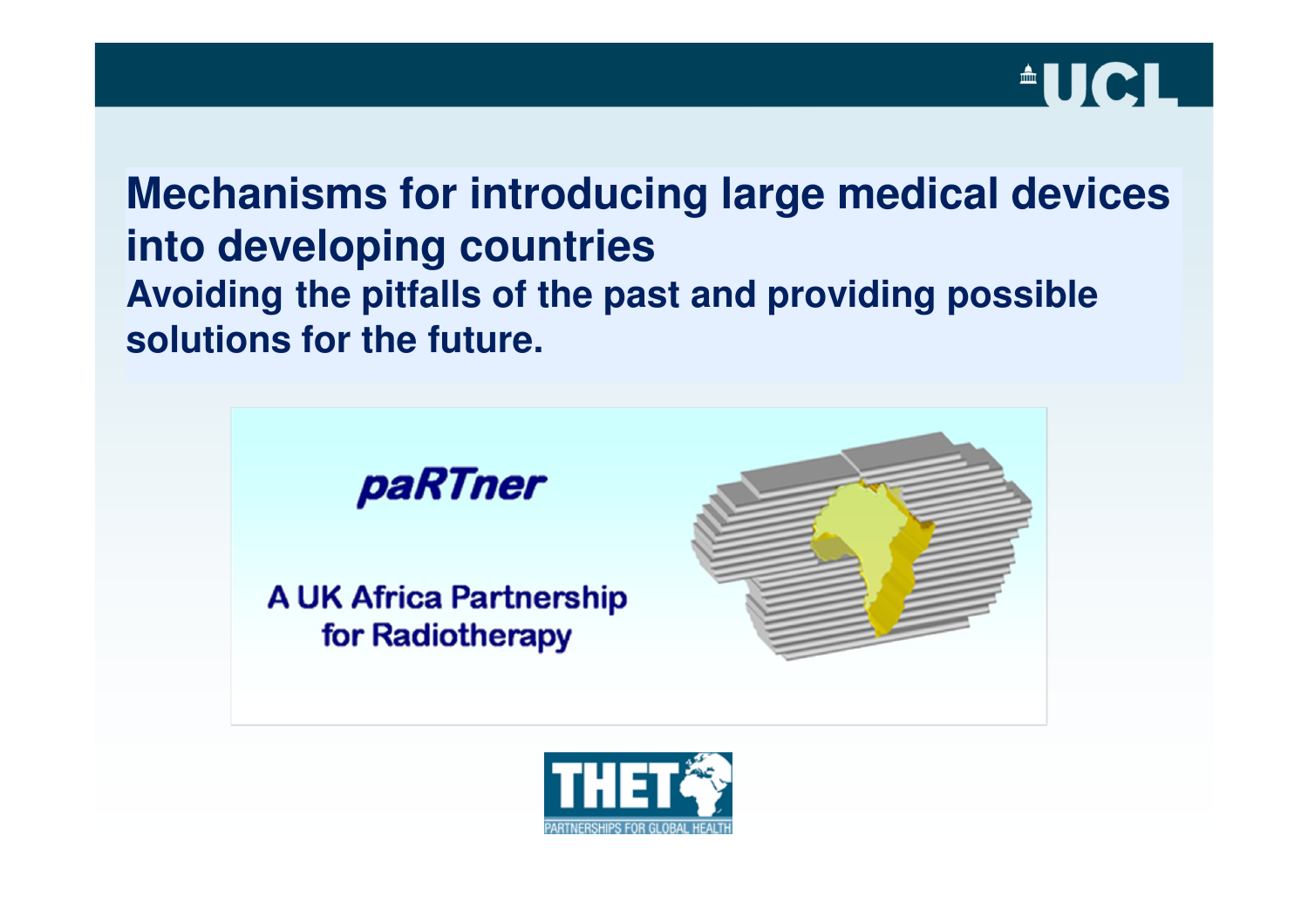# **AUCL**

### **Problem facing developing countries in expanding their cancer service**

- • The predicted emergence of cancer as a major NCD in developing countries has already prompted some governments to invest in cancer treatment.
- $\bullet$  The large medical devices required to provide comprehensive radiotherapy are both expensive to purchase and to install.
- •Radiotherapy is heavily technology driven
- $\bullet$  Very limited expertise exists in procurement, commissioning, maintenance and operation.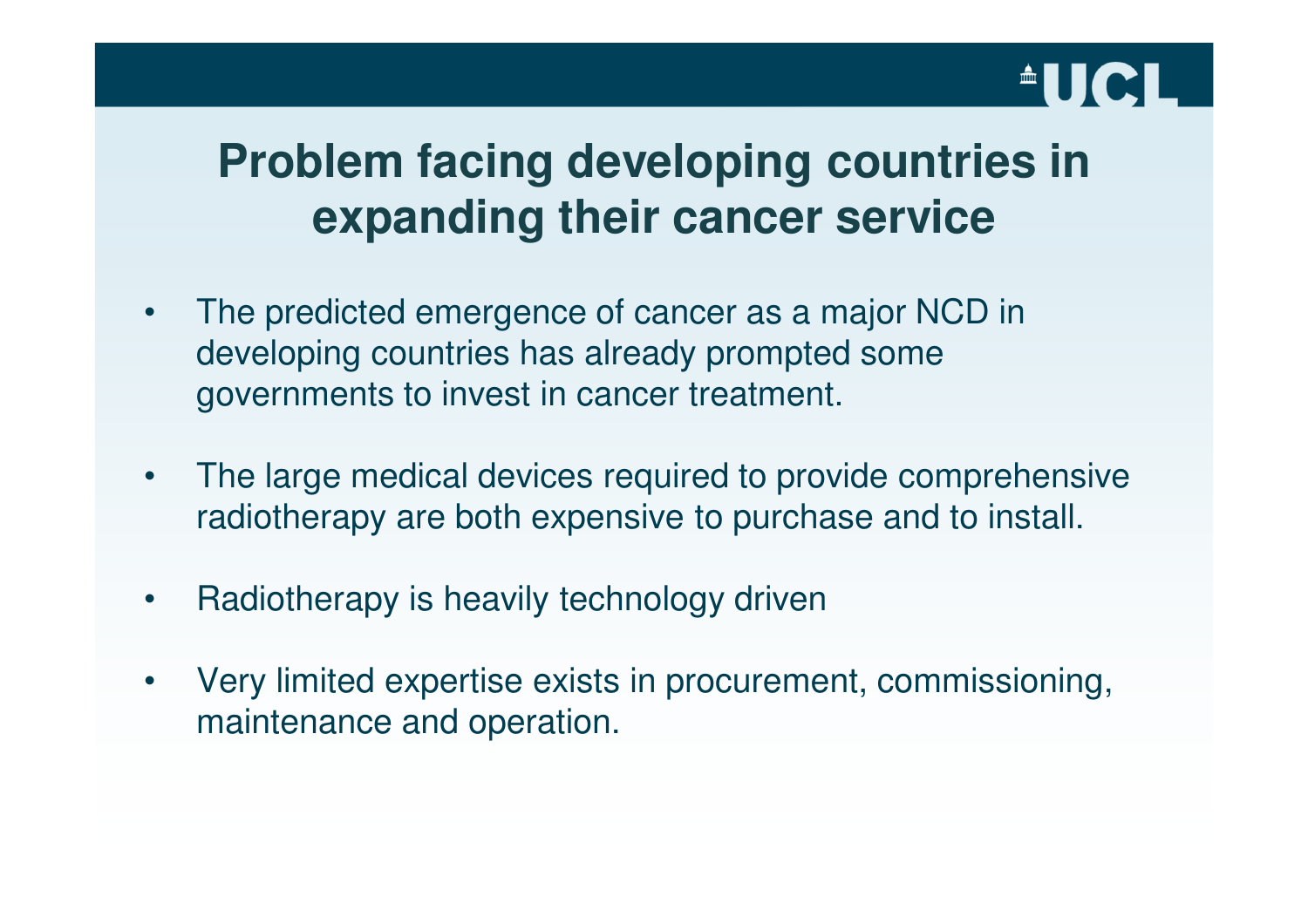

#### **Solutions???**

- • Is there a way to introduce developing countries to the procurement and installation processes involved with large medical devices?
- • Can developing countries be provided with more appropriate devices at a fraction of the cost, which
	- don't require such a huge jump in operational technique•
	- •when mastered provide comprehensive therapy,
	- $\bullet$ are scalable to gradually upgrade treatment delivery?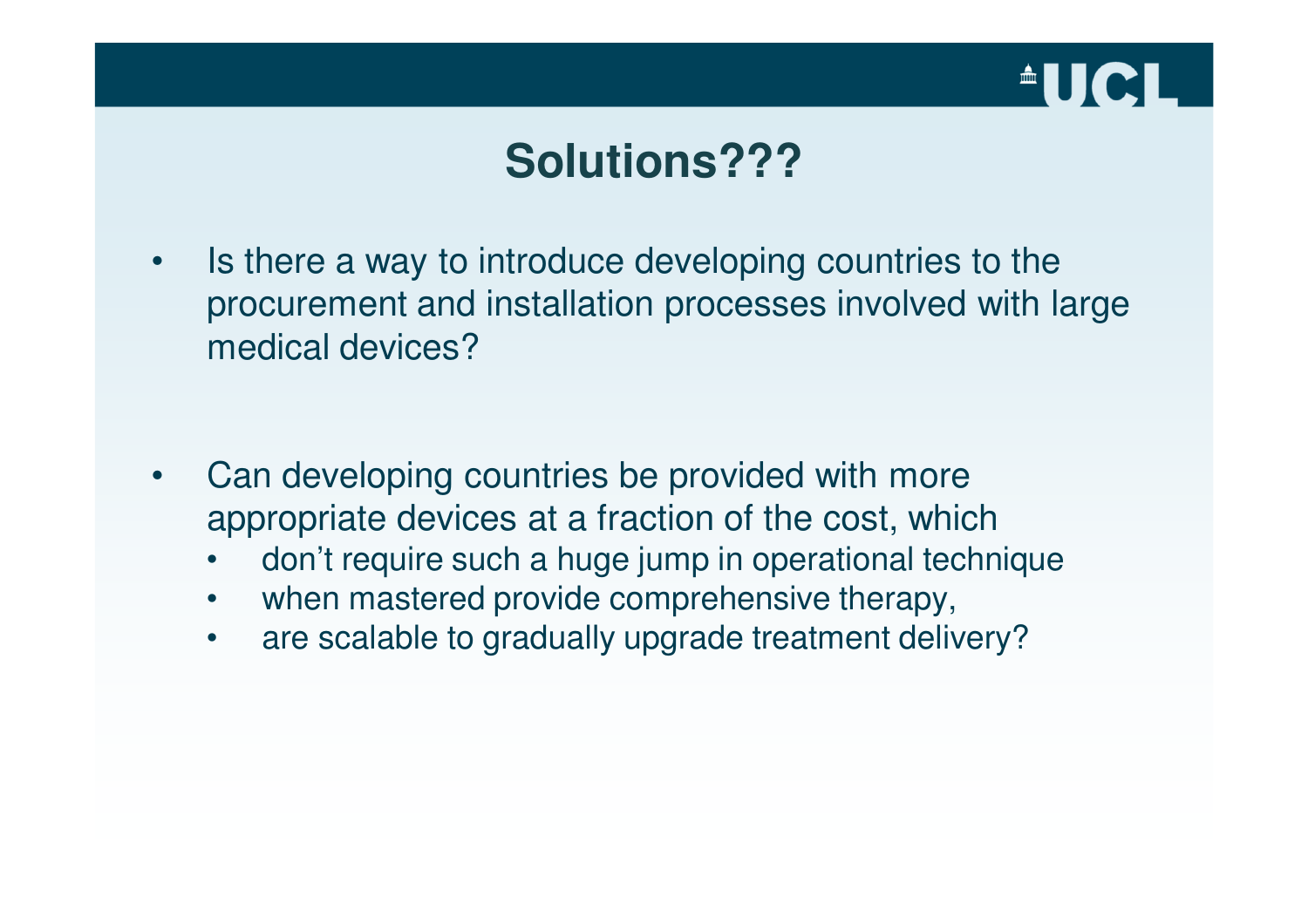

#### **Procurement**

- Lack of experience of procurement procedures for large pieces of medical equipment.
- Underestimations in delivery, installation and commissioning time scales by the recipients.
- State of the art equipment not always suitable due to lack of education and experience.

Advice, education and assistance is essential for avoiding long delays between procurement and therapy•**partner experienced teams with developing centres**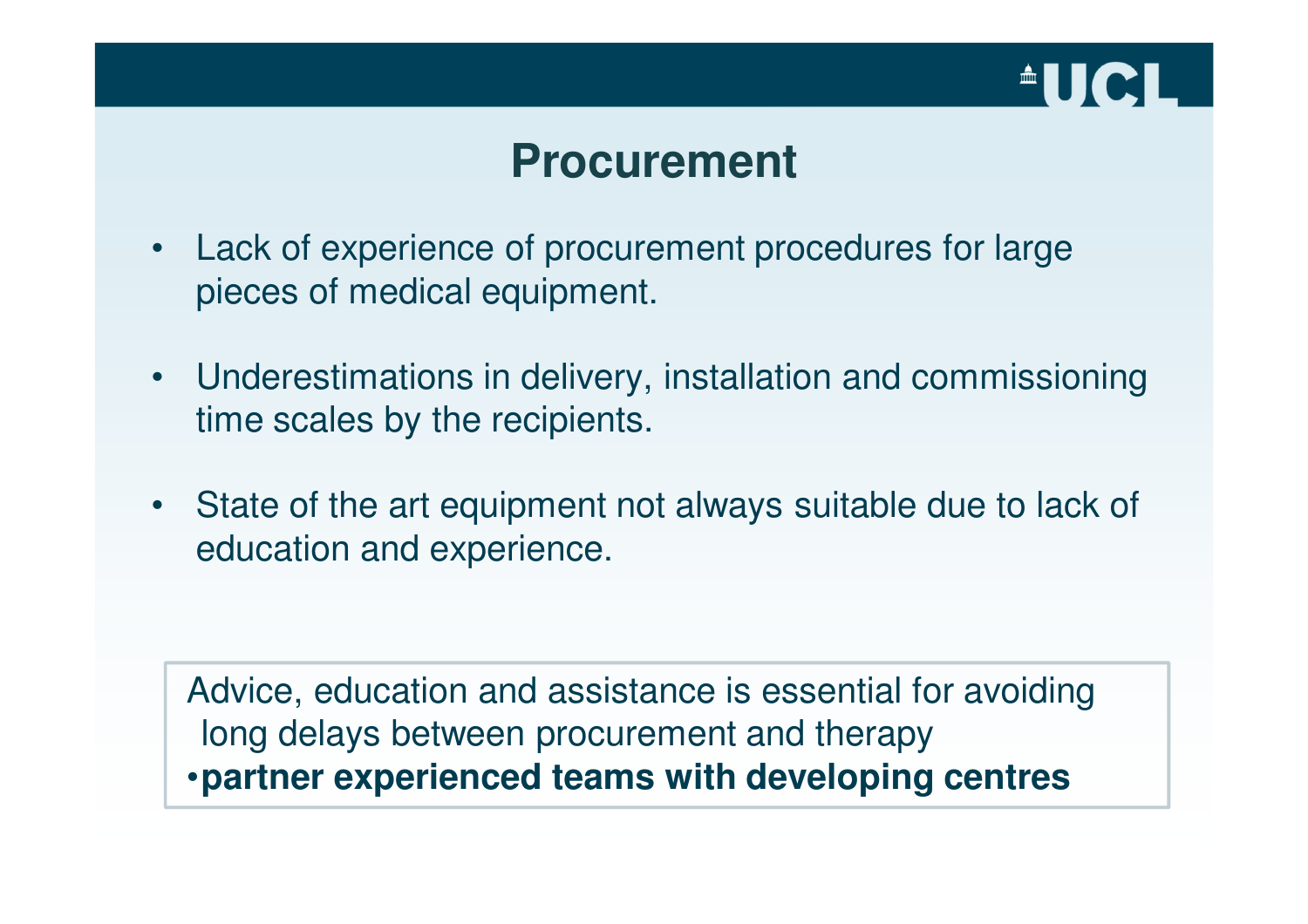

### **Recycling**

- • Within the UK the lifecycle of radiotherapy machines can often be ten years or less, which in most cases is well below the actual lifetime of the machines.
- $\bullet$  Many machines are decommissioned to be scrapped well within the usable equipment lifetime.

Can we decommission to salvage the machine at relativelylow cost?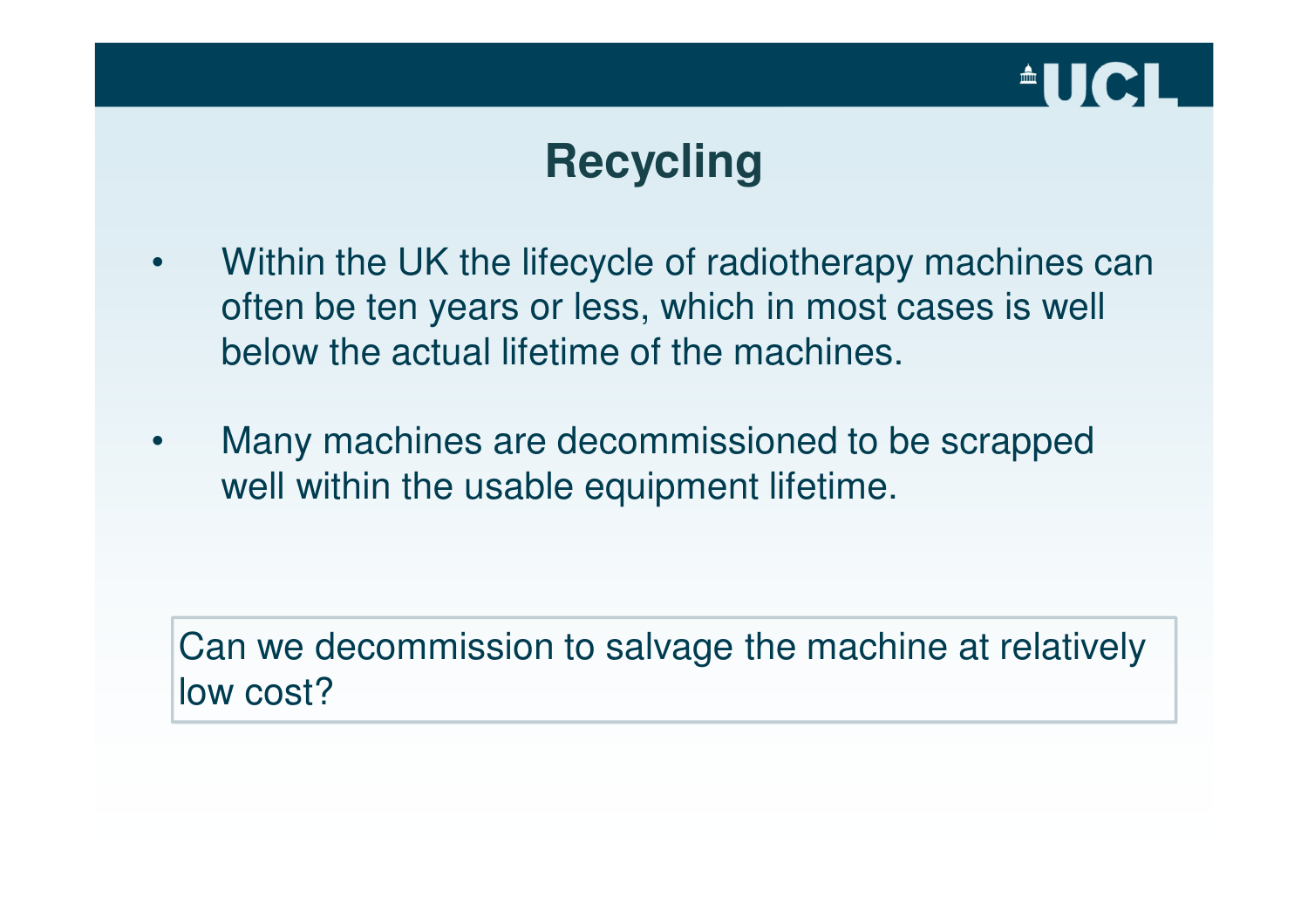# **AUCL**

#### **Potential benefits of recycling**

- Developing countries could increase their Radiotherapy provision for only the cost of decommissioning, servicing and installation.
- Older technology may be less of a step-up than the latest, high specification technology
	- •less steep learning curve
	- more gradual change to clinical workflow•
	- plenty of experience / support elsewhere that could be•called upon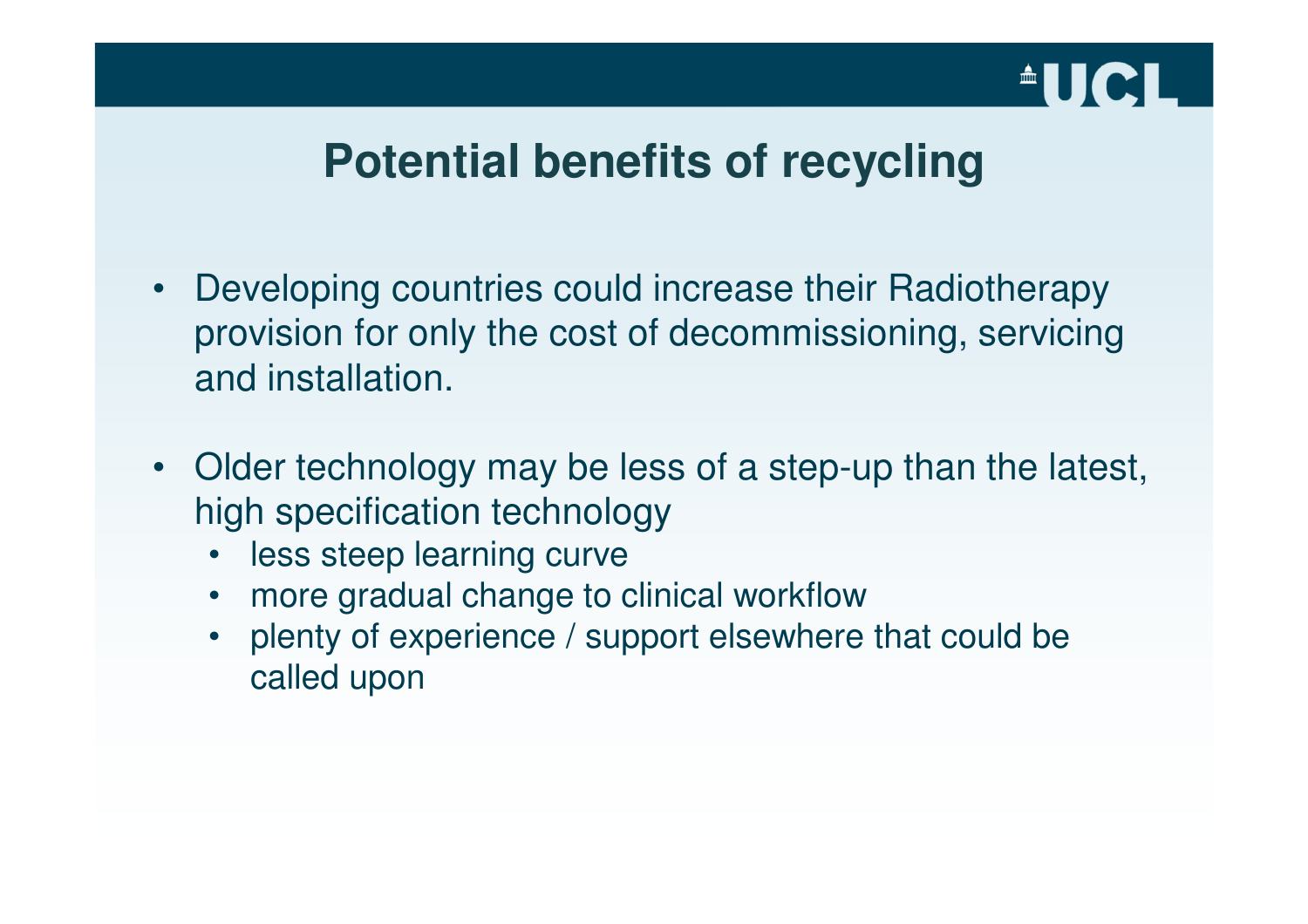

### **Conclusion**

**Assistance with the procurement process** and small **changes to the decommissioning process** of large medical devices could allow developing countries to:

- -Benefit from equipment, which otherwise would be scrapped.
- - Attain a large number of life changing pieces of equipment within their tight budgetary constraints.
- -Reduce education time to produce good quality therapy.
- - Make a real impact on the predicted increase of cancer death toll.